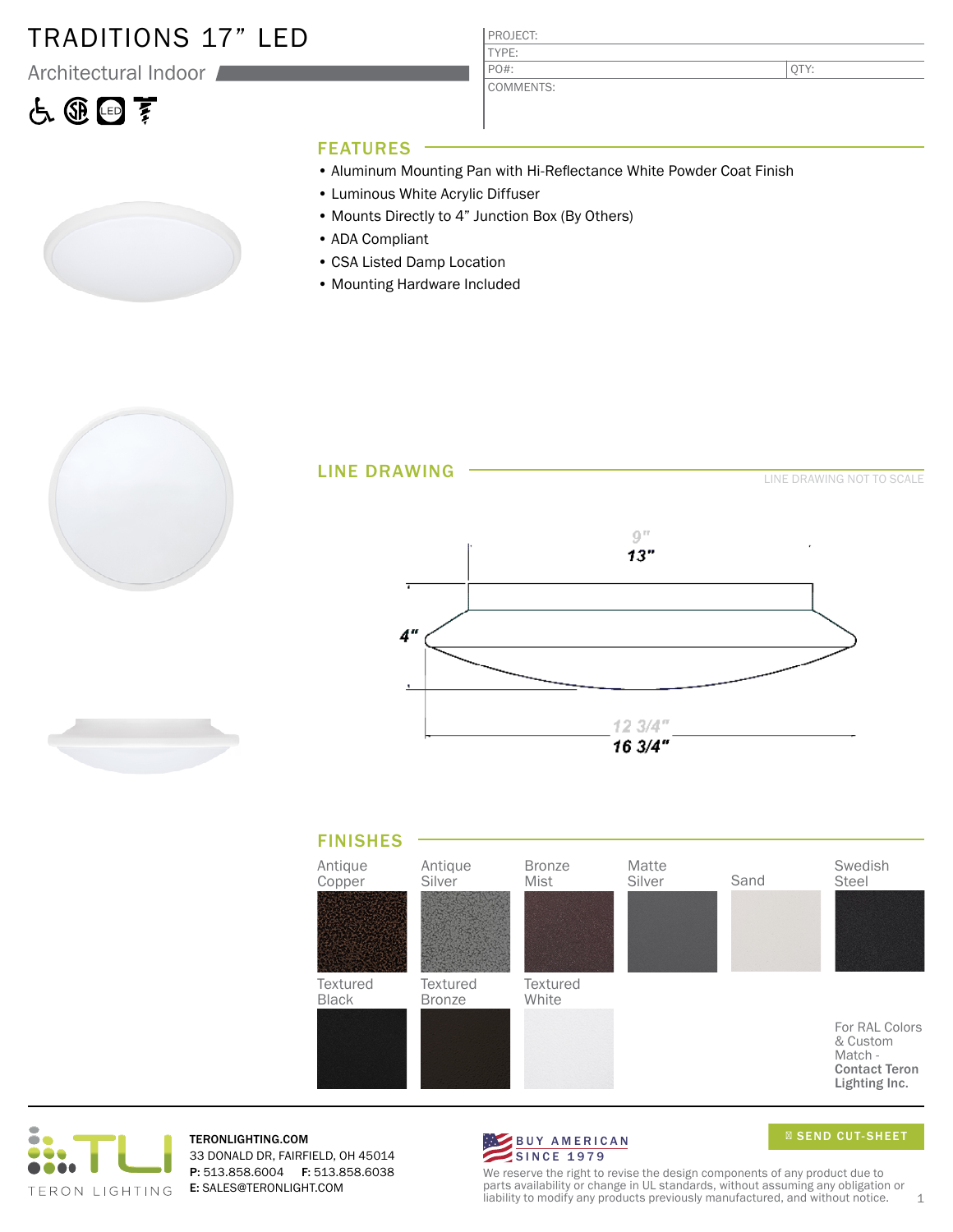### TRADITIONS 17" LED

Architectural Indoor

### 占田回至

| PROJECT: |  |
|----------|--|
| TYPE:    |  |
| $PO#$ :  |  |

COMMENTS:

| Fixture Core                             |                                                   |                            |                                                                      |
|------------------------------------------|---------------------------------------------------|----------------------------|----------------------------------------------------------------------|
| <b>PRODUCT CODE</b>                      | <b>TRIM</b>                                       | SOURCE/WATTAGE             | <b>DIMMING DRIVER</b>                                                |
| <b>TN</b> - Traditions 17"<br>ORDER INFO | $L17.0 - 17W$<br>$L20.5 - 20.5W$<br>$L26.0 - 26W$ | 120-277V<br>$(50 / 60$ Hz) | $ZE - 0-10V$ Dimming<br>LTE - Leading & Trailing Edge<br>(120V Only) |
|                                          |                                                   |                            |                                                                      |
| TN<br>Example ^                          | L17.0-ZE530                                       | 120-277V                   | Not Applicable                                                       |
| Aesthetics & Options                     |                                                   |                            |                                                                      |
| <b>VOLTAGE</b>                           | <b>FINISH</b>                                     | <b>COLOR TEMP</b>          | <b>OPTIONS</b>                                                       |

| <b>Not</b><br>Applicable    |                   | WH - White<br>TB - Textured<br>Black<br>AC - Antique Copper<br><b>BZ</b> - Textured<br>AS - Antique Silver<br><b>Bronze</b><br><b>BT</b> - Bronze Mist<br><b>TW</b> - Textured<br><b>SM</b> - Matte Silver<br>White<br>(Standard)<br>SN - Sand<br><b>SW</b> - Swedish Steel | 30K - 3000K Color Temp<br>35K - 3500K Color Temp<br>40K - 4000K Color Temp<br>50K - 5000K Color Temp | F - Single Fuse<br>STC12-WH - 12" Stem & Canopy Kit*<br>STC24-WH - 24" Stem & Canopy Kit*<br>STC36-WH - 36" Stem & Canopy Kit*<br>STC48-WH - 48" Stem & Canopy Kit* |
|-----------------------------|-------------------|-----------------------------------------------------------------------------------------------------------------------------------------------------------------------------------------------------------------------------------------------------------------------------|------------------------------------------------------------------------------------------------------|---------------------------------------------------------------------------------------------------------------------------------------------------------------------|
| ORDER INFO                  |                   |                                                                                                                                                                                                                                                                             |                                                                                                      |                                                                                                                                                                     |
| Not Applicable<br>Example ^ |                   | WH                                                                                                                                                                                                                                                                          | 30K                                                                                                  | F                                                                                                                                                                   |
| <b>PROD</b>                 | <b>SOURCE</b>     | <b>30K SPECS</b>                                                                                                                                                                                                                                                            |                                                                                                      |                                                                                                                                                                     |
| TN                          | L <sub>17.0</sub> | • 30K - 3000K<br>Color Temp<br>• 2650 LED<br>Source Lumens<br>• 157 LED Source<br>Lumens Per Watt                                                                                                                                                                           |                                                                                                      |                                                                                                                                                                     |
|                             | L20.5             | $•30K - 3000K$<br>Color Temp<br>• 3100 LED<br>Source Lumens<br>• 151 LED Source<br>Lumens Per Watt                                                                                                                                                                          |                                                                                                      |                                                                                                                                                                     |
|                             | L26.0             | $• 30K - 3000K$<br>Color Temp<br>• 4212 LED<br>Source Lumens<br>• 162 LED Source<br>Lumens Per Watt                                                                                                                                                                         |                                                                                                      |                                                                                                                                                                     |

REPLACEMENT PART | PART NO | NOTES 16" White Acrylic Diffuser | 3027660

\*Stem & Canopy kits are white by default, if another color is needed consult factory

> Don't see the configuration you are looking for? Call us today at (513) 858-6004



TERONLIGHTING.COM 33 DONALD DR, FAIRFIELD, OH 45014 P: 513.858.6004 F: 513.858.6038 E: SALES@TERONLIGHT.COM



rev050522

SEND CUT-SHEET

We reserve the right to revise the design components of any product due to parts availability or change in UL standards, without assuming any obligation or liability to modify any products previously manufactured, and without notice. 2